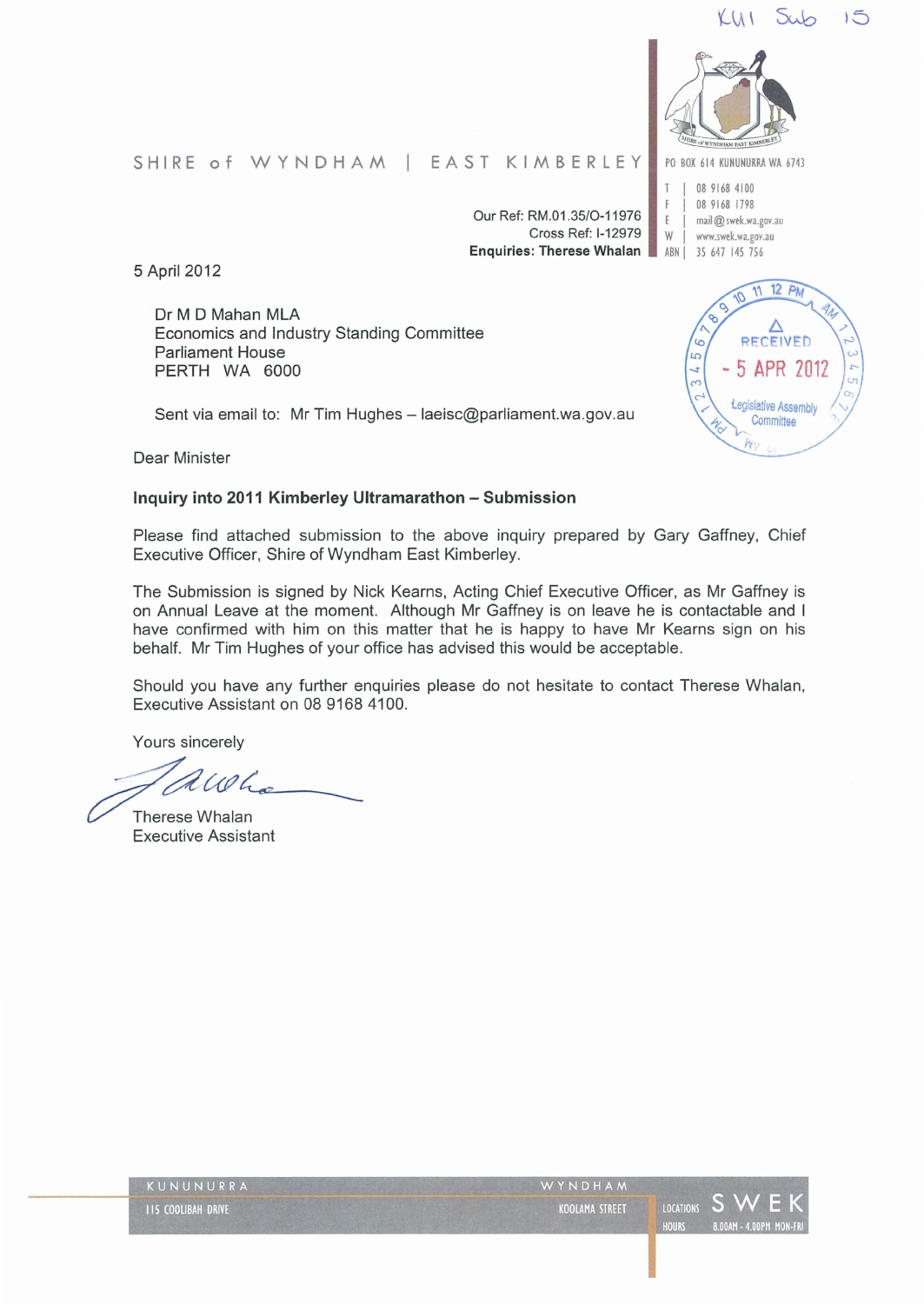

SHIRE of WYNDHAM | EAST KIMBERLEY PO BOX 614 KUNUNURRA WA 6743

- 08 9168 4100 08 9168 1798 mail@ swek.wa.gov.au
- W | www.swek.wa.gov.au<br>ARN | 35 647 145 756 35 647 145 756

4 April 2012

# **ECONOMIC AND INDUSTRY STANDING COMMITTEE**

#### INQUIRY INTO 20 II KIMBERLEY ULTRAMARATHON

Submitter: Gary Gaffney, Chief Executive Officer, Shire of Wyndham East Kimberley

#### SUBMISSION:

I Gary Gaffney on behalf of the Shire of Wyndham East Kimberley make the following submission to the Inquiry into the 2011 Kimberley Ultramarathon in response to Section e) of the terms of reference which states:

e) the role and actions of Western Australia government departments and agencies, including WA Tourism, DEC, FESA, Police and Health departments and local governments in respect of the event and the protection and rescue of competitors, employees, contractors, volunteers and spectators: and

#### EVENT:

The Shire was not involved in the planning, organisation or establishment of the Kimberley Ultramarathon.

The incident that occurred at Tier Gorge on Doon Doon Station is within the Shire of Wyndham East Kimberley boundaries. Doon Doon Station is a pastoral lease held by Aboriginal Lands Trust who sub-leases the property to the Doon Doon Aboriginal Community. The Doon Doon Station has an area of some 384 948 ha. The Shire of Wyndham East Kimberley is not responsible for fuel reduction burns on pastoral stations.

The Shire did not conduct any controlled burns around the time of the incident that would have any relevance to the incident.

The 2011 Kimberley Ultramarathon was to conclude within the Kununurra township at Celebrity Tree Park and this facility hire was requested on 17 August 2011. A facility hire bond was receipted into the Bond trust account on 1 September 2011.

#### PROTECTION:

As the Shire was not involved in the planning or organisation of the Kimberley Ultramarathon, it played no role in the establishment of procedures for the protection of the participants.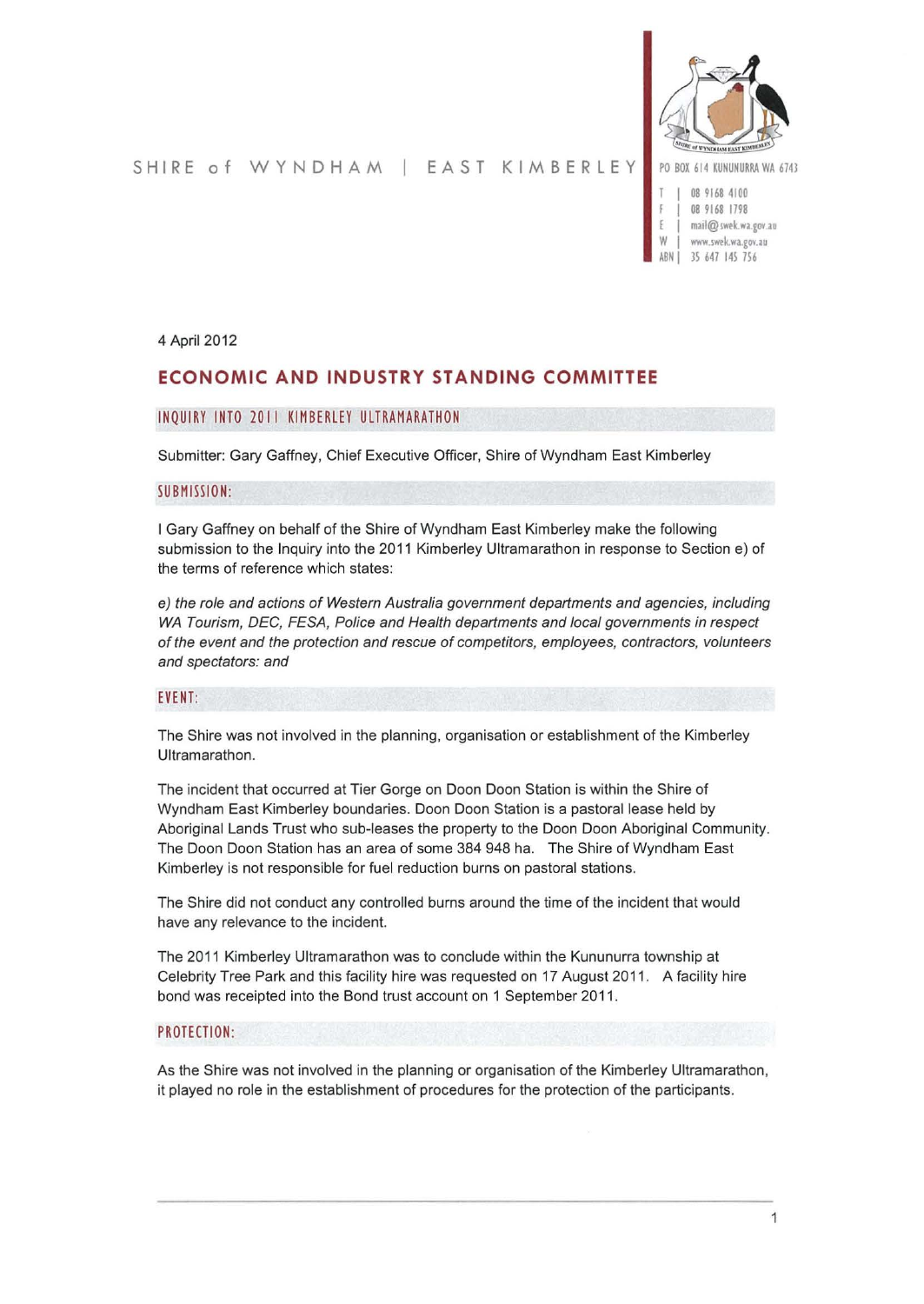#### RESCUE:

The Shire of Wyndham East Kimberley became aware of an incident regarding participants in the 2011 Kimberley Ultramarathon at 2:25 PM on 2 September 2011.

The Senior Ranger, Mr Mark Crumblin was contacted by FESA communication centre Perth. He was told that they had received a phone call (by a satellite telephone) regarding a fire and that two people were unaccounted for and maybe injured.

Mr Crumblin telephoned Mr Tony Stevenson at FESA Kununurra. Mr Stevenson informed Mr Crumblin that he would call FESA Communications to obtain more information so that he could formulate a plan of action between himself and Mr Graham Sears another FESA employee.

Mr Crumblin received a call from Mr Stevenson. Mr Stevenson informed Mr Crumblin that he (Stevenson) had spoken to El Questro staff who informed him that three four-wheel drives involved in the race had left for Teir Gorge and there were two runners still unaccounted for, but all information was not confirmed.

Mr Crumblin then informed Mr Stevenson that he would obtain a satellite phone and drive out to the Gibb River Road to see if he could gather more information and relay it to him. Mr Crumblin then received a further telephone call from FESA communications centre relaying GPS coordinates to the location of the incident. Mr Crumblin also requested FESA communication centre to relay information to Mr Tony Stevenson.

When Mr Crumblin arrived at the Gibb River Road turnoff he found 10 to 12 people that were competitors and organisers of the race, gathered in the location. He was informed by an organiser that the race organisers had left them there with food and gone back to look for runners.

Mr Crumblin then attempted to contact Mr Stevenson by his satellite phone. He had communications difficulties and could not do so and proceeded to the Wyndham Township so he could relay information to Mr Stevenson. He was informed by Mr Stevenson that staff at El Questro would look after the fire and if there was anyone injured a paramedic was on the way and he could be stood down from the incident.

At 8:32pm Mr Crumblin received a telephone call from Mr Stevenson informing him that there were two people seriously injured and were receiving medical treatment and two other participants were currently at the Wyndham hospital.

I first learnt of the incident regarding the 2011 Kimberley Ultramarathon on Saturday, 3 September 2011 at 7:45am via ABC regional news. At 8:48am Mr Mark Crumblin rang to inform me of his involvement. I asked Mr Crumblin to document all issues regarding the incident.

At 9:37 am, Mr Damian Jolly, Operations Manager Kununurra District Hospital, rang requesting that a Local Emergency Management Committee (LEMC) be instigated so that an inter-service debrief regarding the Kimberley Ultramarathon could be undertaken. I agreed to Mr Jolly's request and this meeting was held at 9:00 am Tuesday, 6 September 2011. Minutes of the Local Emergency Management Committee (LEMC) meeting for 6 September 2011 are attached.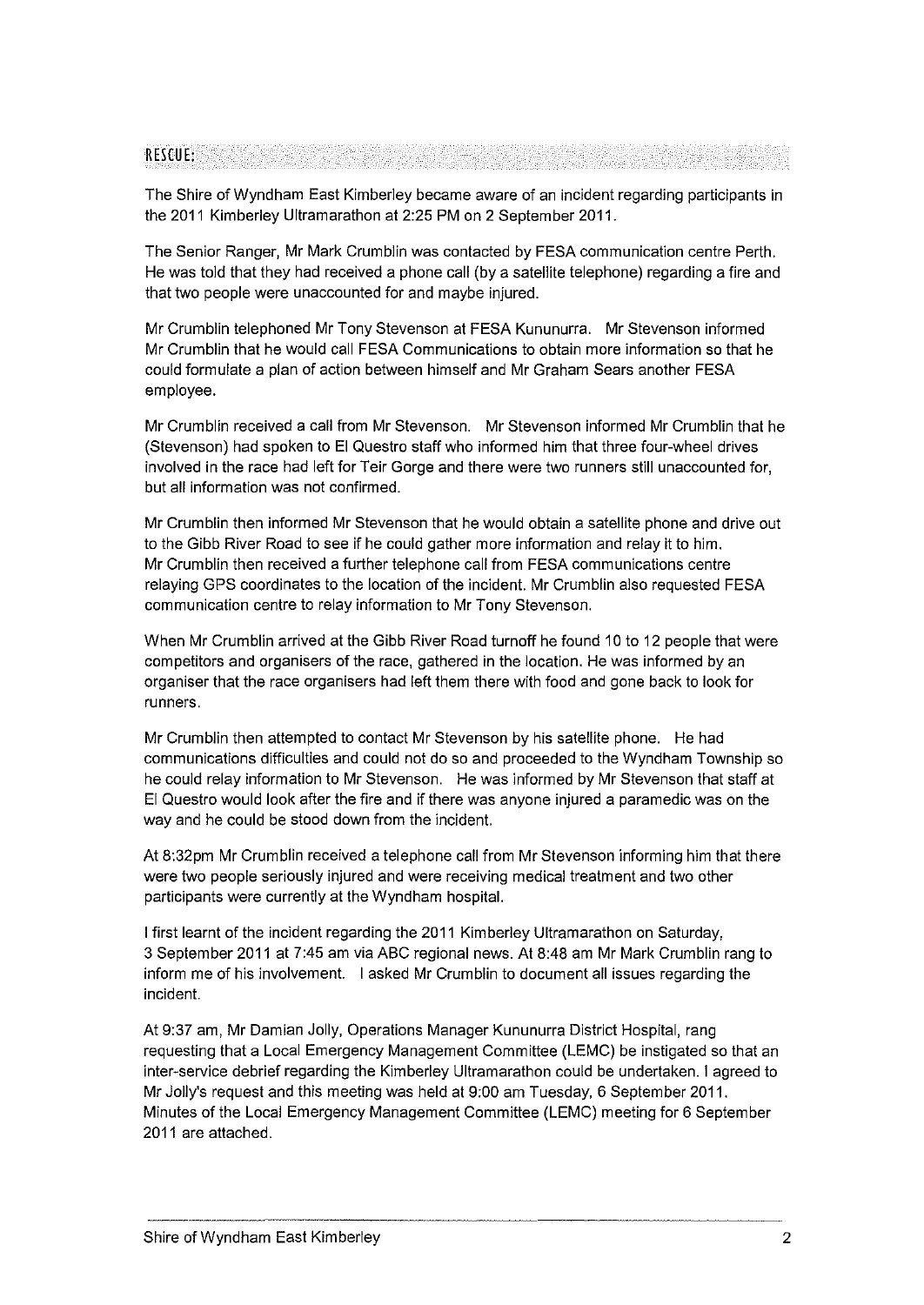On or about the 11th or 12th of September 2011 I received a copy of a letter from Mr John Storey to the Premier Mr Colin Barnett where he stated that "Twice reported these fires to the Shire President (it is a SWEK control area) and nothing was done to suppress them." I spoke to the Former Shire President Mr Fred Mills regarding Mr Storey's comments. He confirmed that he had a conversation regarding fires over a coffee but Mr Storey did not make a formal report that required any action or response from Mr Mills or the Shire. On 13 September 2011 I requested the Former Shire President in a memo if he could comment on Mr Storey's letter, no response has been received. Mr Mills is no longer a Shire of Wyndham East Kimberley Councillor.

Gary Gaffney Chief Executive Officer

 $4/4/12$ Mrs

Signed by:

Nick Kearns Acting Chief Executive Officer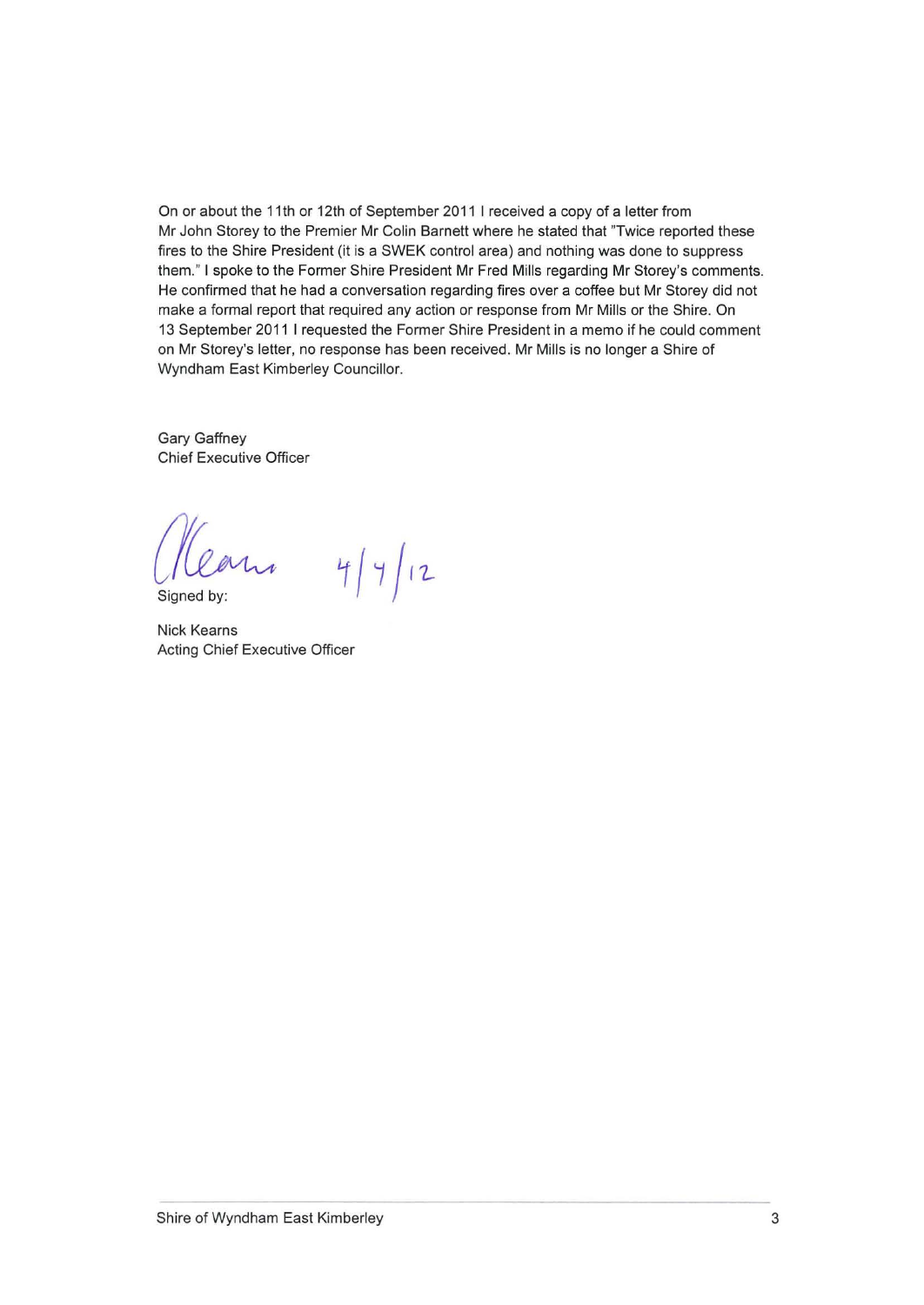

# **Kununurra Local Emergency Management Committee (LEMC)**

**Minutes** Council Chambers, Shire Offices, Kununurra 9am, Tuesday 6 September 2011

Meeting Opened by Gary Gaffney (SWEK) at 9:05am.

# **PRESENT**

Gary Gaffney (SWEK) Tony Stevenson (FESA) Carmen Standring (DEC) Eric Beltz (WACHS) Ruth Bath(WACHS) Lincoln Heading (SES) Don Learbuch (St John Ambulance) Kevin Hannagan (SWEK)

# **APOLOGIES**

Mark Crumblin (SWEK) Steve Massey David Hasted

## **In Attendance**

Leigh Sonneman (SJA Kununurra) Bonny Rugendyke (SJA Kununurra) Lynne Schreurs (SJA Kununurra) Angela Hales (SJA Boyup Brook) Paul Cripps (Sling Air/Heliworks) Ian Silvester (Sling Air/Heliworks)

## **NEW BUSINESS**

#### *Race the Planet debrief*

#### Shire

Gary Gaffney informed the LEMC meeting that the Shire Senior Ranger Mark Crumblin received a call at 2:25pm Friday from race organisers that people participating in the Race the Planet were missing.

Rick Spry (SWEK) Peter Janzcyk (WALPOL) Damian Jolly (WACHS) Kelly Cripps (SWEK) Rod Liversidge (SWEK) Sarel de Koker (St John Ambulance) Daryl Moncrieff (DEC) Meagan Le Riche (SWEK, Minutes)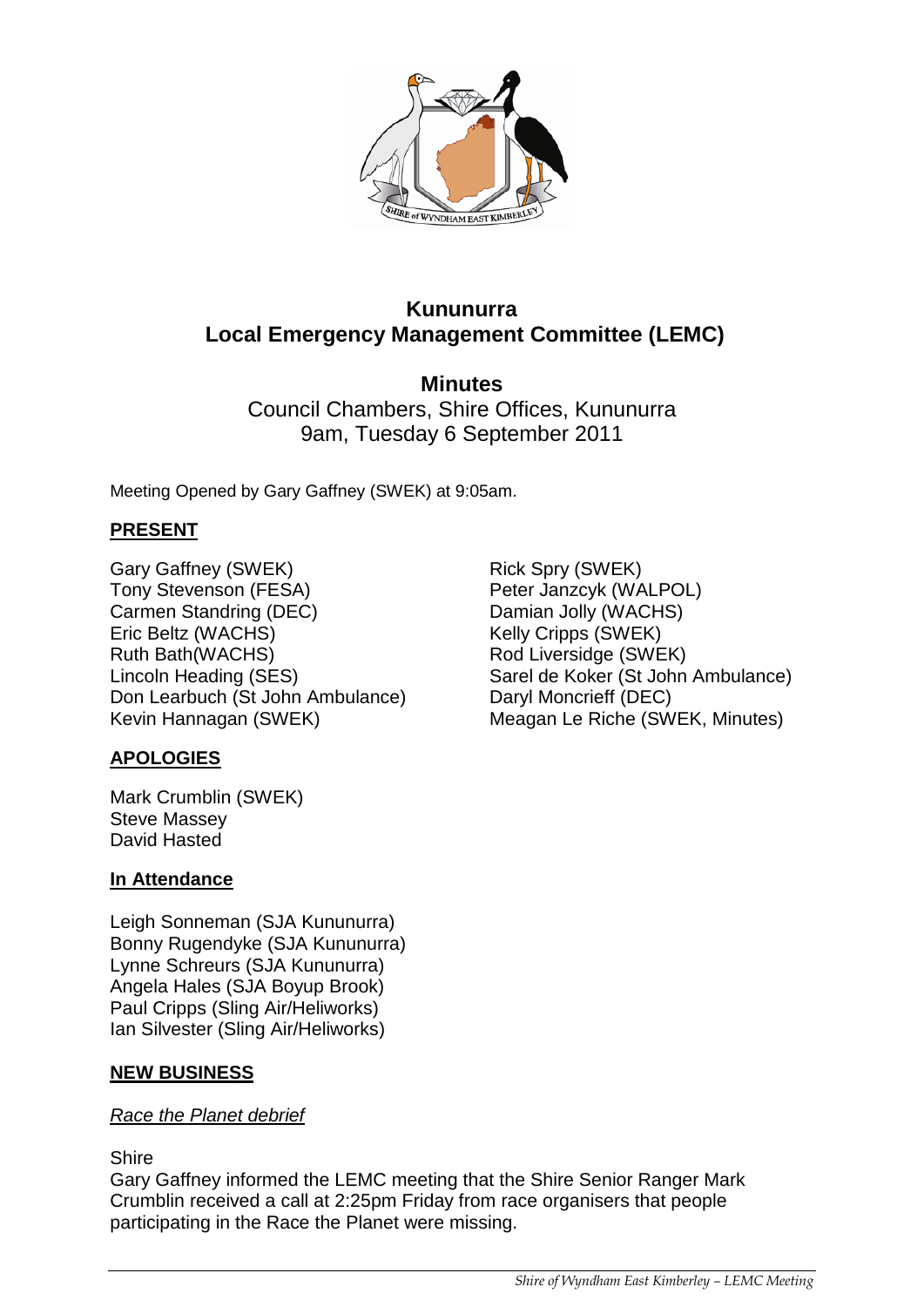Mark Crumblin (senior ranger) called Tony Stevenson of FESA and obtained a satellite phones and headed out to the event area. There were problems with obtaining satellite coverage for the satellite phones once at the event area.

Groups of runners were coming through the check point where Senior Ranger Mark Crumblin first came upon the event but there were communication issues with the event organisers and information was not passed on.

Gary informed the LEMC committee (and in response to several media questions) at no time has the Shire issued permits for burns within the area in which the race was taking places.

## WA Police

WA Police were NOT in charge of this event/ situation or fire at any time. Due to the seriousness of the injuries of people -Kimberley Police Superintendent Mick Sutherland requested a police only investigation by Arson Squad and FESA investigator to ascertain if there is any criminality around the 'lighting of the fire'. Adam Cromwell (Acting Officer In Charge) could not be at meeting today.

Broome office of WAPOL are questioning the actions of the race organisers. Police and FESA arson Investigators are currently conducting a review of the fire path and its origins Police are currently taking statements with regard to the event from all people involved.

## FESA

Tony Stevenson told the LEMC committee that an investigation is taking place into the course of and point of origin of the fire. The investigation commenced shortly after notification of the event (being the fire). FESA has spent 3 days out on site gathering data and talking to people. The police and FESA investigators have been used a helicopter taking aerial photography to map the fires path. FESA have been able to determine that the fire started on Monday 29 August 2011.

# SES

Gary Gaffney asked if the SES had been called. Lincoln Heading responded that they had not. Tony Stevenson clarified that Graham Sears (District Manager SES) had been liaising with WAPOL in Wyndham to work out who the Hazard Management Agency (HMA) was.

Gary Gaffney asked if any agency had received notification of the proposed event from race organisers?

## WA Police

Peter Janzcyk advised that Police had received an email around 1 September advising that the race would be held.

# FESA

Tony Stevenson advised that DEC had been contacted but the only thing they were asked about were if there were any crocodiles. Tony Stevenson stated that DEC had passed the details of their conversation on to him. and that the event organiser was informed they should contact FESA as fire was of greater concern than crocodiles.

## DEC

Carmen Standring from DEC said she could not confirm this as her role was not operational.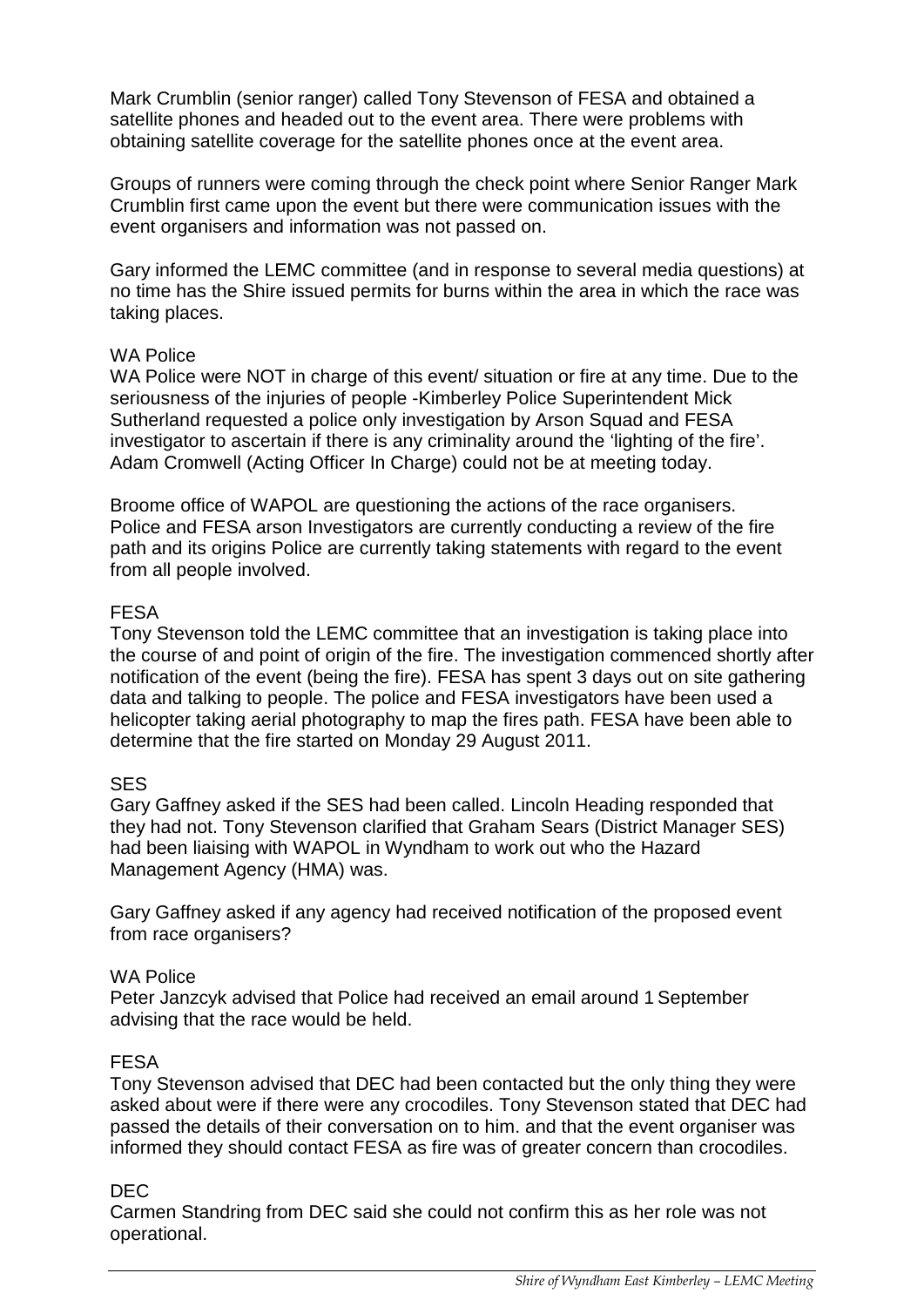# SES

Lincoln Heading stated again that SES volunteers had not been called upon to assist with a search for missing persons.

# **WACHS**

Ruth Bath advised that WACHS had been contacted by the event organiser a few days prior to the event for health back-up.

Gary Gaffney left the room at 9:15am. and Kevin Hannagan took over the Chair role.

# St Johns

Sarel de Koker from St John Ambulance (SJA) outlined events as they unfolded for SJA:

- FESA Comms phoned in an incident involving fire at 1430/1435hrs
- A further call was received stating people missing with possible injuries
- Responded at 1450hrs
- Received a satellite phone number for race organisers
- Team made way to first check point known as "Barrels" at 1535hrs
- Information received by UHF radio said there were injuries. 3 people had passed the second check point with minor injuries.
- Arrived at bottom of range at 1620hrs
- With 35 minutes of daylight left the SJA team located the injured on a cliff face
- A helicopter appeared out of nowhere to help take the injured back to Kununurra.
- Half way back to town SJA realised there were no ambulances available to take patients from Airport to Hospital.
- Helicopter landed outside hospital at 1720hrs

Ruth Bath asked why was the hospital not notified in advance?

# **Heliworks**

Paul Cripps from Heliworks stated that a helicopter departed Kununurra Airport at 1635hrs and within 5 minutes was on the phone to 000 and the hospital. They spoke to the emergency department and advised them that there were 2-5 seriously burnt casualties. They asked for a stretcher. A second call was made to the Emergency department when the helicopter was inbound to Kununurra.

Paul told the meeting that Heliwork had been doing filming for the race organisers. They were booked on August 15 and had no further contact from the event organisers until 1 September. The possibility of chartering a second helicopter for medivac purposes was discussed but the event organiser decided against putting a second helicopter on standby.

Heliworks were aware around 1330 to 1400hrs that there were injured people although did not have much details. By 1500hrs they were waiting at checkpoint 3. The film crew made its way up to the patients and made 2 satellite calls – one at 1550hrs and on at 1600hrs.

# Kununurra Hospital

Damien Jolly advised that the hospital was notified at 1710hours that a scoop stretcher was needed. He stated that the following casualties were received from the event:

• 2 women in a critical condition had been transferred to Darwin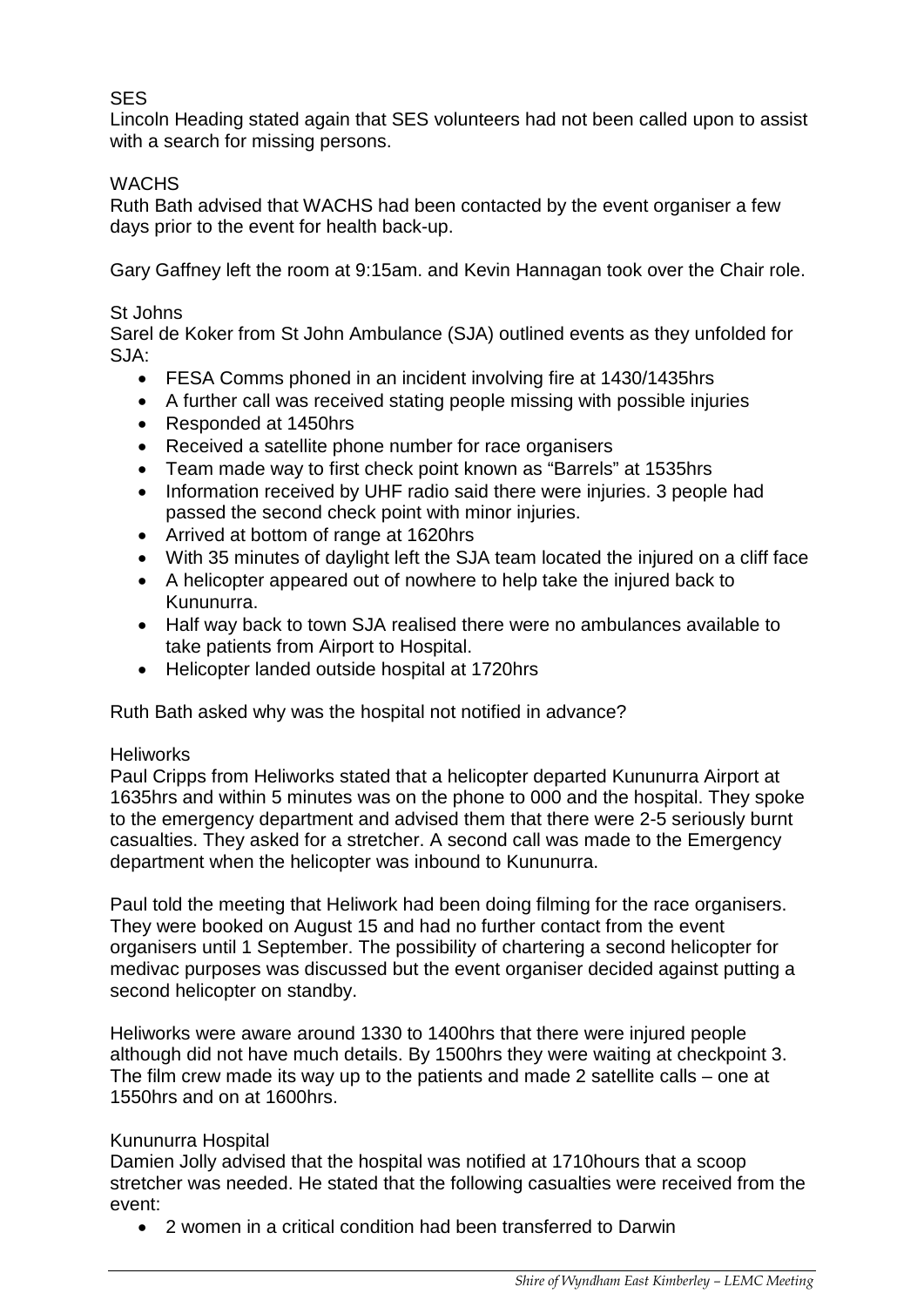- 2 males in a serious condition had been transferred to Perth
- 1 female was discharged on Friday with mild burns
- 1 male was admitted with dehydration
- 2 competitors were admitted to Wyndham with smoke inhalation.

Also at Kununurra Hospital at the time were:

- 1 baby being born
- 1 child with pneumonia
- 1 child with whooping cough

Eric Beltz said that the hospital was going to review their response to the situation.

Other Discussions

Daryl Moncrieff (DEC) entered the meeting at 9:45am

Lincoln Heading asked where were the Risk Management plans for the event? He also advised that an SES volunteer was on site but not in an SES capacity. The volunteer has provided a statement to Police, but advised Lincoln that the accident happened around 1230 to 1300hrs.

Peter Janzcyk stated that Police were advised at 1434hrs. They have asked event organisers for a copy of their risk management plans and anything done behind the scenes. Numerous statements have been taken and are generally consistent. Broome WAPOL is advising that no blame is being attached to any agency or person. Communication from the race organisers could have been better.

Don Learbush from St John Ambulance stated that ambulance volunteers should not have gone into an active fire site. There needs to be better communication between agencies. Sarel de Koker asked how do they get the SES involved in such a situation.

Tony Stevenson stated that no notification was received by FESA that a rescue from hight needed to be done.

Sarel asked why, if the information received by SJA was that there were fires in a mountainous region with injuries, no other agency was there?

Tony Stevenson reiterated that FESA were never told exactly what the situation was.

Kevin Hannagan asked how could the LEMC have received better information at the beginning – it appeared that there was no communications from a central point. Peter Janzcyk advised that the agency first on site sets up a command post which would provide a central point for all communications.

Tony Stevenson suggested that extra desktop exercises could be used to train for similar scenarios in the future. He stated that he felt the main issue was a lack of communications from the event organisers. Tony had found out about the event from a third party whom he asked to pass on his contact details to the event organisers and ask them to provide him with a risk assessment and advice if they had contacted other agencies. He did not hear anything back.

Kelly Cripps (SWEK) advised that some events come under the Building Regulations and Events Package. In this package it asks "have you notified agencies?" The Race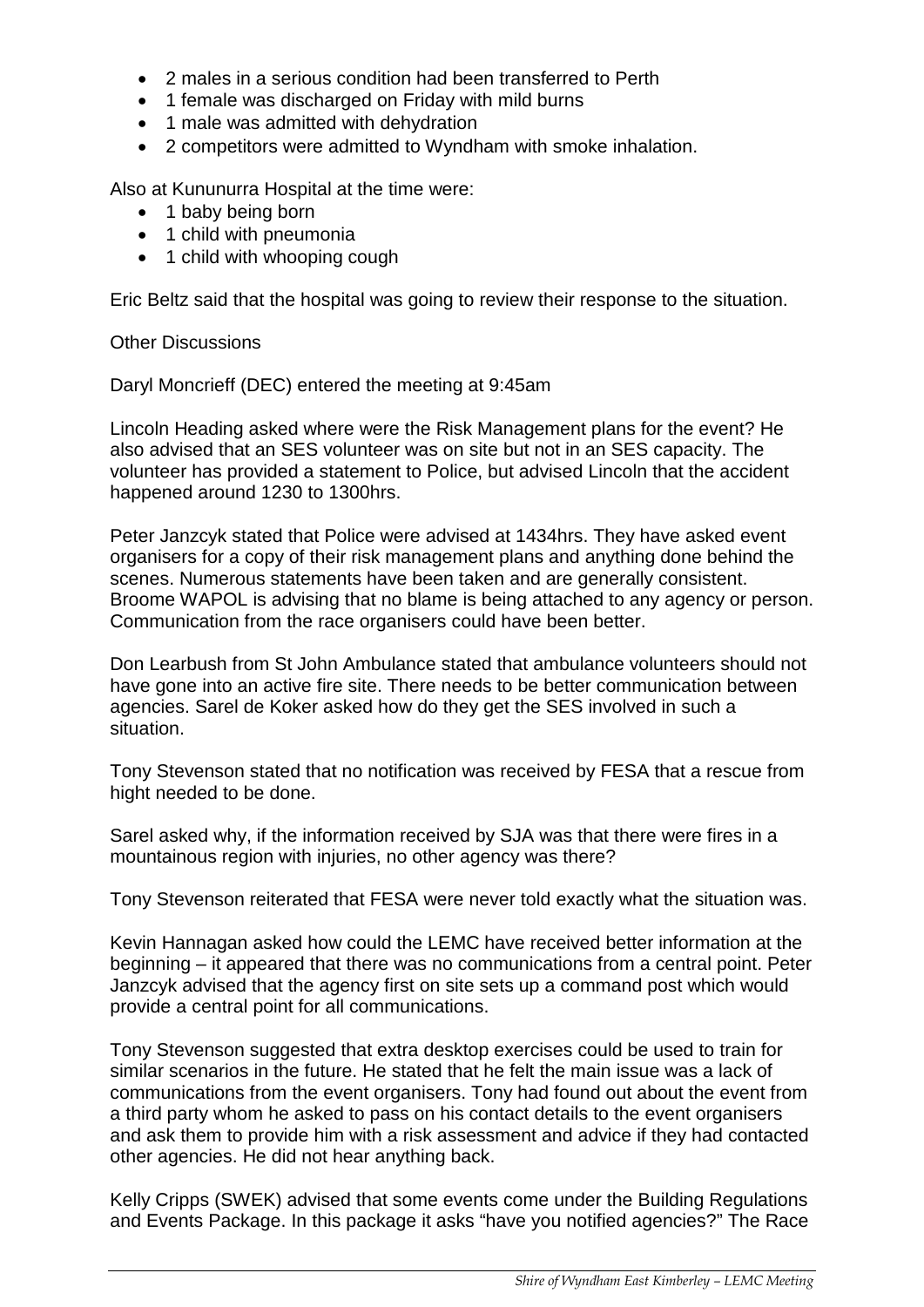the Planet event did not fall into the category requiring an events package to go through the Shire as it was not a spectator sport. Kelly has subsequently spoken to the Department of Health and the event was not classed as a public event. Nothing was received by the Shire and there is no legal obligation for the Shire to have been notified.

The question was asked if it was appropriate to put a proposal through to include as part of the local bylaws that organisers of events must advise the Shire in advance of an event entering the Shire.

Kelly Cripps advised that following the incident she did a risk assessment of the event based on the criteria used for an events package and it did not result in the event being classed as High Risk. She also advised that we have to be very careful where you draw the line – it is very hard to regulate.

It was stated that if someone wants to hold a public event WAPOL and the Shire need to see a risk management plan. however Race the Planet was not a public event.

Kevin Hannagan stated that the Shire cannot demand something when they do not have the legislative/regulatory powers to do so. All agencies heard different bits of information but alone these bits of information did not constitute mobilisaion of the LEMC. Perhaps in the future the LEMC members could consider pooling of this information some how so that future event organisers can be informed that they need to consider contacting appropriate agencies such as FESA and a risk assessment asked for by the LEMC. There needs to be a central repository for information so that somehow the LEMC may be able to determine that the organisers of this type of event may not have considered the risks properly and take action to ask the organisers if they have.

Daryl Moncrieff advised that he first heard about the event on Saturday after the incident when he received a call from a colleague.

Rick Spry asked if El Questro had a duty of care? The answer was that the event started at Emma Gorge but was not organised by El Questro.

The question was asked – no matter how much planning was involved, could the situation have been avoided?

Kevin Hannagan asked that perhaps at our next LEMC meeting we could discuss new procedures as discussed earlier in the meeting to pool information that might have prompted the calling of a LEMC meeting to discuss the event and enquire of the organisers if they have adequately considered the risks.

Kelly Cripps advised that the Department of Health are considering coming out with a set of guidelines for events from a state-wide basis.

Kevin asked when various agencies hear bits of information that something was wrong as happened with this event who is in control of the agency responses.

Peter Janzcyk responded that AIIMS training provided that knowledge. No police should be running the command post at the time. This was a private event on private property. The event management hold the responsibility for the event management/ establishing a command post –including evacuation and recovery. WA Police are NOT the HMA in this instance – and not seen as HMA in 99% of incidents. If the SES